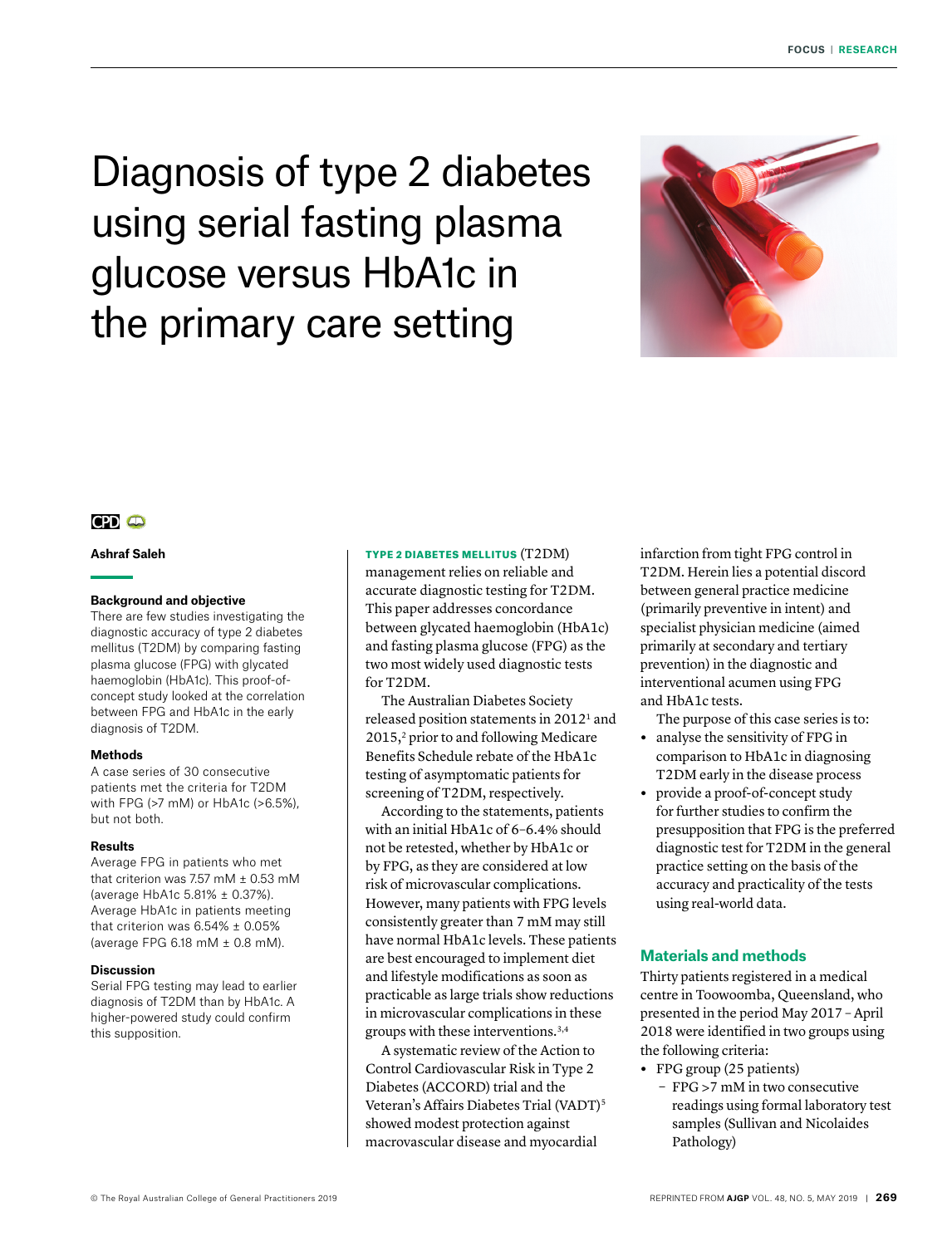- $-$  HbA1c < 6.5% (48 mmol/mol) as an average of the most recent two readings for the respective patient using the same laboratory standards of testing
- **•** HbA1c group (five patients)
	- $-$  HbA1c > 6.5% (48 mmol/mol) as an average of the most recent two readings for the respective patients using the same laboratory standards of testing
	- FPG <7.0 mM in two consecutive readings using formal laboratory test samples (Sullivan and Nicolaides Pathology).

Both groups only included patients who were not yet diagnosed with T2DM or who were not on treatment for T2DM. These patients were consecutively identified using the PenCAT data extraction tool within the Best Practice software package during the study period, meeting all of the aforementioned criteria.

The limitations of HbA1c have been previously discussed;<sup>1</sup> no subjects in this study had clinical features that would render their HbA1c readings inaccurate.

Ethics approval for this study was granted by the Darling Downs Hospital and Health Services Human Research Ethics Committee (HREC/18/QTDD/58).

### **Results**

The mean age in the FPG group was  $65.8 \pm 12.8$  years. The average FPG for this cohort was  $7.57$  mM  $\pm$  0.53 mM, while the average HbA1c was  $5.81\% \pm 0.37\%$ .

Over two-thirds of the patients exhibited diabetic range FPG with HbA1c <6.5% for over 12 months. The average body mass index (BMI) was  $32.1 \pm 6.3 \text{ kg/m}^2$  and average waist circumference was 105.6 ± 14.4 cm.

The mean age of the HbA1c group was 74.4  $\pm$  13.4 years. The average FPG for this cohort was  $6.18 \text{ mM} \pm 0.8 \text{ mM}$ , while the average HbA1c was 6.54% ± 0.05%. The average BMI was  $33.8 \pm 10.9$  kg/m<sup>2</sup> and average waist circumference was 99.2 cm ± 10.2 cm.

Figure 1 graphs the average FPG and HbA1c values for all patients in a scatter plot of incident T2DM cases by FPG or HbA1c criteria alone. The difference

between the FPG and HbA1c groups in this preliminary case series was statistically significant (*P* <0.02 for FPG values and *P* <0.001 for HbA1c values).

To provide statistical significance in determining a difference between testing modalities, an a priori computation of sample size was conducted, given a 1 mM difference in mean FPGs comparing the two groups in a Student's *t*-test (7.5 mM vs 6.5 mM ± 0.8 mM, effect size *d* = 1.25,  $a = 0.05$ ). This power calculation produced a required sample size of 18 in each group, using the same study design as in this proof-of-concept study.

## **Discussion**

T2DM is a strong and independent risk factor for cardiovascular disease (CVD) and mortality,<sup>6</sup> and 'pre-diabetes' – defined as impaired glucose tolerance (IGT), impaired fasting glucose (IFG), or HbA1c in the 6–6.5% range – has been recently found to be associated with an increased risk of CVD.7 The health risk was shown to start increasing in people with an FPG from 5.6 mM, or from an HbA1c of 5.8%. There is a slightly different pathophysiology between IGT and IFG; however, the clinical effect of both is similar. IFG is due to preferential resistance of glucose production to suppression by insulin, whereas IGT results chiefly from peripheral insulin resistance.8

In primary care, it is not uncommon to see patients with pre-diabetes with no other CVD risk factors. Since weight loss and cardiovascular fitness reduce the progression of T2DM,<sup>9</sup> as well as all-cause



Figure 1. Correlation between glycated haemoglobin (HbA1c) and fasting plasma glucose (FPG) in previously undiagnosed cases of type 2 diabetes mellitus (T2DM) meeting diagnostic criteria

*IFG, impaired fasting glucose; HbA1c, glycated haemoglobin; T2DM, type 2 diabetes mellitus*